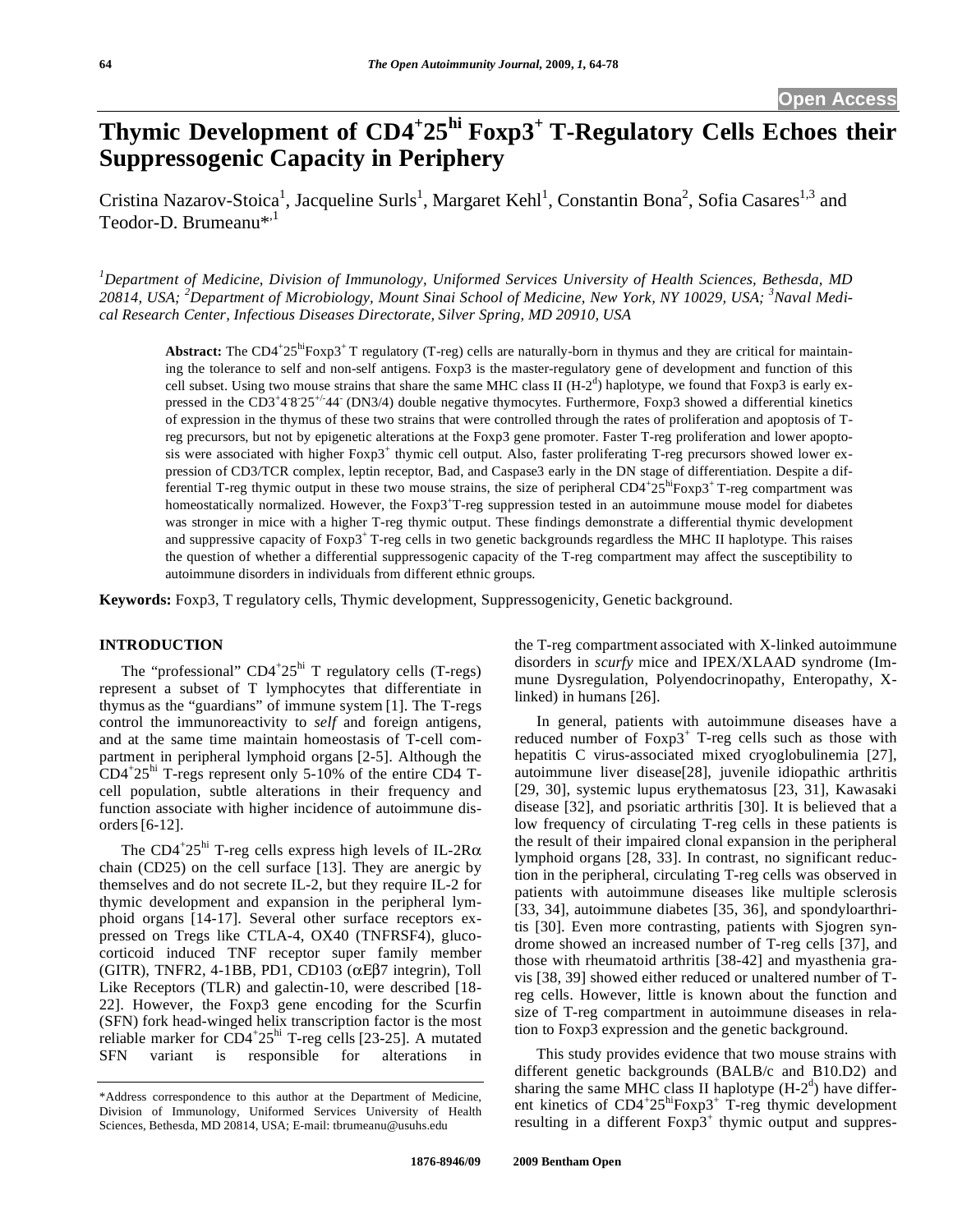sogenic function in periphery. The rates of T-reg proliferation and apoptosis in thymus were found as a major mechanism leading to the differential  $F\alpha p3^+$  thymic output in these two mouse strains. Despite a differential  $Foxp3^+$ T-reg thymic output in these strains, the size of peripheral  $CD4^+$ Foxp $3<sup>+</sup>$  T-reg compartment was homeostatically normalized, although the threshold of suppressogenicity was not. Higher suppressogenicity of T-reg cells was strongly correlated with higher amount of Foxp3 protein at the single-cell level.

# **MATERIALS AND METHODOLOGY**

#### **Mice**

One-month-old, female BALB/c and B10.D2  $(H-2<sup>d</sup>)$  mice were purchased from Jackson Laboratories. The TCR-HA and RAG2 KO, RIP-HA transgenic (Tg) mice used in the adoptive cell co-transfer experiments are currently maintained in our facilities. Mice were housed at USUHS in a pathogen-free facility according to federal and local regulations.

#### **Cell Purification**

The CD4<sup>+</sup> thymocytes and splenocytes from pools of mice  $(n = 4-6)$  were negatively sorted on mouse CD4 enrichment columns (R & D Systems, Minneapolis, MN) according to the manufacturer's protocol. A second passage of  $CD4^+$  cells on mouse CD8 enrichment columns ( $\overrightarrow{R}$  & D Systems) yielded negatively-sorted CD4- 8- DN thymocytes. The purity and viability of thymic populations was more than 90% as determined by FACS and trypan blue exclusion method. The  $CD4+25$ <sup> $\pm$ </sup> thymocytes and splenocytes were isolated on MS MACS paramagnetic columns (Miltenyi Biotech Inc., Auburn, CA). Briefly, the negatively-sorted CD4<sup>+</sup> 8- single positive (SP4) or CD4- 8- double negative (DN) cells were incubated with anti-CD25-PE Ab-dye conjugate for 10 min, washed, and further incubated anti-PE Abmicrobeads for 15 min. The cells were sorted on magnetic columns (Miltenyi Biotec) into a CD25- fraction (cell flow through) and a  $CD25<sup>+</sup>$  fraction (T-regs, column bound cells). In some experiments, the DN thymocytes were stained with anti-CD44 and CD25 Ab-dye conjugates and sorted by a FACSAria instrument/FACSDiva software (Becton Dickinson) into DN1-4 or CD4<sup>+</sup>25<sup>hi</sup> subpopulations at 97-98% purity.

# **RT-PCR and Quantitative Real-Time RT-PCR**

Total RNA and cDNA from CD25<sup>+</sup> and CD25<sup>-</sup> thymocytes was prepared using NucleoSpin RNA II kit (BD Biosciences Clontech, Palo Alto, CA) and Qiagen One Step RT-PCR kit (Qiagen Inc., Valencia, CA) respectively, as previously described [43]. The primers for murine Foxp3 were: (forward 5'CAGCTGCCTACAGTGCCCCTAG3', and reverse 5'CATTTGCCAGCA GTGGGTAG3' [23], Fas (forward CGCTGTTTTCCCTTGCTGCAG, reverse ACAGG TTG GTGTACCCCCAT) [44], Fas-L (forward CACTGAC CCCTCTAAAGAAGAA, reverse TTGAATACTGCCCCC AGGTA) [45]. The specific primers for Bcl-2, Bcl- $X_L$ , Bad, Bax, and Caspase 3 were previously described [43]. Four nanograms of total RNA were used to prepare first-strand cDNA using a Qiagen One Step RT-PCR kit (Qiagen, Valencia, CA) at 35 and 40 cycles of amplification following the manufacturer's protocol. 25μL of each PCR product was then electrophoresed in 1.5% agarose gel containing ethidium bromide, and the amount of each amplicon was calculated using the Scion Image software analysis (Scion Corp., Frederick, MD) based on the integration of the percent of pixels and band intensity after normalization against the corresponding  $\beta$ -actin band [43]. To measure the expression level of Foxp3 by quantitative real–time RT-PCR*,* the RNA was extracted from various thymic populations using Total RNA Purification System (Invitrogen). Some 500 ng RNA was used to synthesize the first cDNA strand using the High Capacity cDNA Archive kit (Applied Biosystems). PCR amplification mixtures containing the Applied Biosystems Universal PCR MasterMix Buffer (25 μl), cDNA template (22.5μl), Foxp3 and 18S rRNA primers (2.5 μl), respectively. Quantitative RT-PCR measurements were performed on an ABI Prism 7700 with SDS 1.9.1 Software (Applied Biosystems). The melting-curve analysis has confirmed the specificity of PCR amplifications. The relative mRNA levels were estimated by the standard method using 18S rRNA as reference.

# **Cytofluorimetry**

Thymocytes or splenocytes  $(2x10^5)$  were surface, intracellularly, or intra-nuclearly stained with various antibodydye conjugates, their isotype controls, or with Annexin V-PE conjugate according to the manufacturer's instructions (BD PharMingen, San Diego, CA). Between 200,000 and 500,000 total cell events were acquired by a LSR II Bekton-Dikinson instrument for each cell preparation. For accurate measurements of mean fluorescence intensity (MFI) at the single-cell level, the slight difference in the cell size and signal-to-noise cell autofluorescence were compensated with WINlist analysis software 3D5.0 (Verity Software House, Topsham, ME) during the data acquisition. Measured parameters were compared under various experimental conditions using the Sigmaplot analysis software v.8 (Aldrich-Sigma). Overall data were presented for convenience as mean  $\pm$  SD of pooled samples.

# *In Vivo* **Cell Cycle Division**

 Mice were injected intravenously (i.v.) with 1 mg of carboxyfluorescein succinimidyl ester (CFSE) in saline, and then one, four, and six days later some  $1 \times 10^6$  gated CD4<sup>+</sup>CD25<sup>hi</sup> T-reg cells isolated from the thymus and spleen were harvested. Data on cell cycle division were acquired using a LSR II instrument (BD Biosciences). The pattern and number of cell cycle divisions based on the CFSE dilution factor were analyzed with the WINlist software 3D 5.0.

# **Caspase 3 Activity**

 Some 25μg of protein extract from DN thymocytes isolated as described were incubated for 40 min in 96-well plates in 100 μl buffer (100 mM HEPES, 10% sucrose, 0.15% CHAPS, 10 mM DTT, 0.1 mg/ml ovalbumin, pH 7.4) supplemented with 1 μM of substrate (Ac-DEVD-AMC, Peptide Intern., Louisville,  $KY)$  at 37<sup>0</sup>C. The amount of substrate released was measured in a spectrofluorimeter (excitation  $\lambda = 360$  nm and emission  $\lambda = 436$  nm) equipped with an XFluor analysis software (Tecan US, Durham, NC). Standard dilutions of the substrate were used in each assay to measure the absolute concentration of released AMC, and the measured fluorescence units were converted into rate of AMC cleavage per mg protein (corresponding to pmole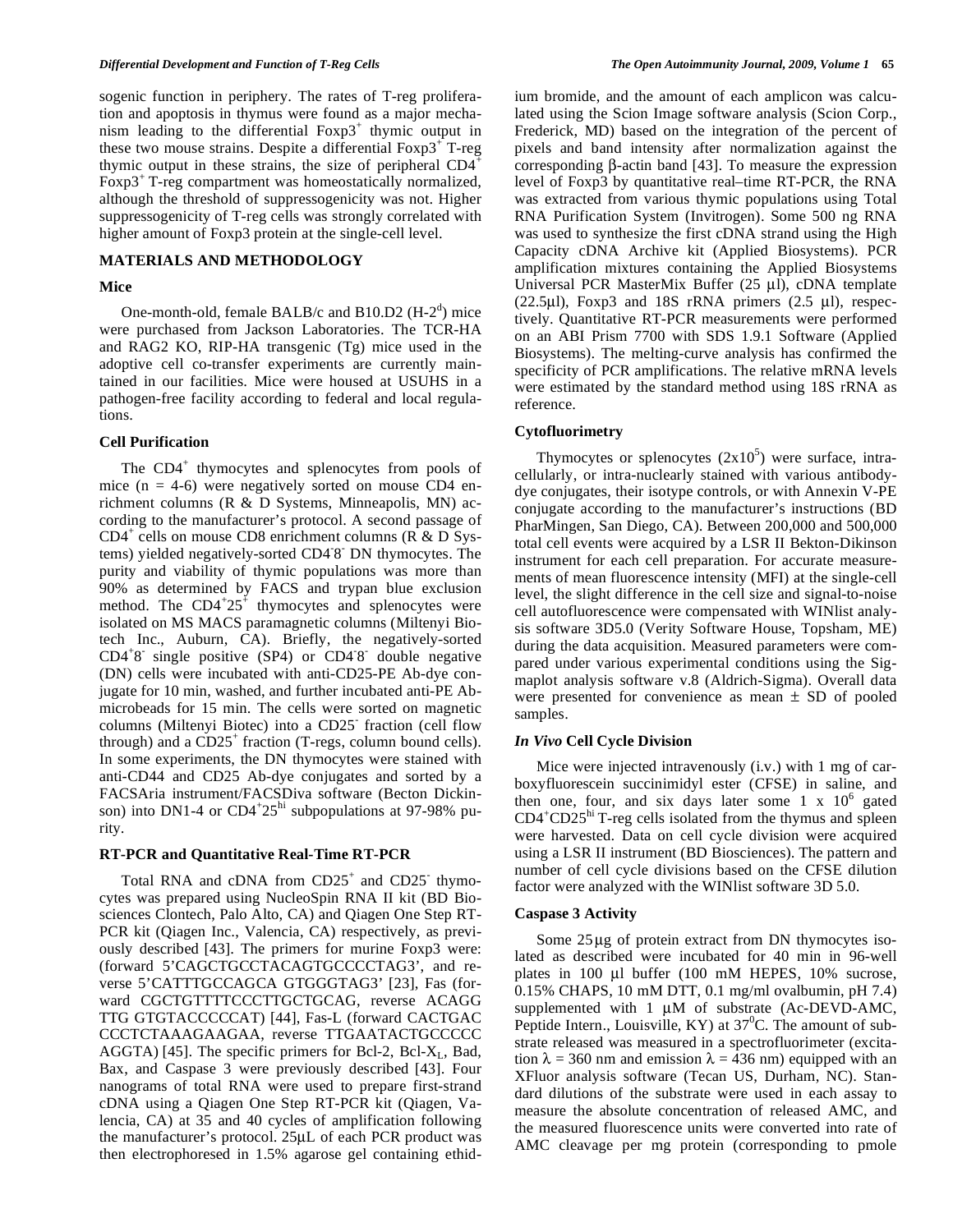cleaved DEVD-AMC  $x \text{ min}^{-1} x \text{ mg}^{-1}$ ). Values were compensated for the signal-to-noise background (spontaneous release of AMC in the absence of cell extract)

#### **Adoptive Cell Transfers**

 The RAG2 KO, RIP-HA Tg mice (BALB/c x B10D2, H- $2<sup>d</sup>$  background) expressing the hemagglutinin protein (HA) of influenza PR8 virus in the pancreatic  $\beta$ -cells under the rat insulin promoter [10] were used as recipients of splenic  $CD4+25$ <sup>hi</sup> Foxp3<sup>+</sup> T-reg cells  $(10^5 \text{ cells})$  isolated from BALB/c or B10.D2 mice, and/or diabetogenic HA-specific CD4<sup>+</sup>25<sup>-</sup> Th cells (2.5 x  $10^5$  cells) isolated from BALB/c mice expressing the HA-TCR transgene (TCT-HA Tg) that recognizes the HA110-120 immunodominant CD4 T-cell epitope of HA of PR8 influenza virus in context of MHC class II  $H-2<sup>d</sup>$  haplotype [46]. The TCR-HA Tg mouse expresses the TCR-HA transgene on 35-40% splenic CD4 Tcells. The i.p. infusion of diabetogenic  $CD4+25$ <sup>-</sup>T-cells from TCR-HA Tg mice  $(2.5 \times 10^5 \text{ cells})$  in RAG2 KO, RIP-HA Tg mice induces a rampant hyperglycemia followed by death within 12 to 14 days. The T-reg cells were infused i.p. 7 days prior infusion of diabetogenic TCR-HA T-cells.

### **Diabetes Monitoring**

 Glycemia in the RAG2 KO, RIP-HA Tg recipients of Tregs and diabetogenic T-cells was monitored by-weekly starting 3 days post transfer of diabetogenic T-cells by using Accu-Check Advantage glucose strips (Boehringer Manheim, Indianopolis, IN). Mice were considered diabetic when glycemia was two-times consecutively over 200 mg/dl. One week after the transfer of diabetogenic T-cells, 2 pancreases were collected from each group of mice and analyzed histochemically for the presence of lymphocyte infiltration of the pancreatic  $\beta$ -islets using hematoxilin-eosin (HE) staining of paraffin-embedded pancreatic sections. Survival in the RAG2 KO, RIP-HA Tg recipients was also monitored on a daily basis.

# **DNA Methylation Assay**

 Genomic DNA was isolated from purified thymocytes of 1 month-old mice BALB/c and B10.D2 mice using the DNeasy tissue kit (Qiagen, Valencia, California, United States) and following the supplier's recommendations. Sodium bisulphite treatment of genomic DNA was performed as previously described [47] with minor modifications aimed at deamination of unmethylated cytosines to uracil, whereas the methylated cytosines remained unchanged. In a subsequent PCR amplification, uracils were replicated as thymidines. Thus, detection of a ''C-element'' in sequencing reactions indicated methylation of the genomic DNA. Detection of a ''T-element'' at the same site indicated instead the absence of a methyl modification of the genomic cytosine. PCRs were performed in a final volume of 25 μl containing 13 μl PCR buffer, 1-U Taq DNA polymerase (Qiagen), 200 lM dNTPs, 12.5 pmol each of the forward and reverse primers, and 7 ng of bisulphate treated genomic DNA. The amplification conditions were  $95^{\circ}$  C for 15 min and 40 cycles at 95 $\rm{^{\circ}C}$  for 1 min, 55 $\rm{^{\circ}C}$  for 45 sec, and 72 $\rm{^{\circ}C}$  for 1 min with a final extension step of 10 min at  $72^{\circ}$  C. PCR products were purified using Qiagen MinElute gel extraction kit, sequenced in both directions applying the PCR primers and the ABI Big Dye Terminator v1.1 cycle sequencing chemistry (Applied Biosystems, Foster City, California, United States), and measured by capillary electrophoresis on an ABI 3100 genetic analyzer. For each sample, both the PCR amplification and sequencing analysis were repeated twice. The following primers specific for the murine Foxp3 gene promoter (5' to 3' direction) were used for both PCR amplification of bisulphite converted genomic DNA and sequence reactions: Amp 1 (forward: AGGAAGAGAAGGGGGTAGATA; reverse: AAACTAACATTCCAAAACCAAC), Amp 2 (forward: ATTTGAATTGGATATG GTTTGT; reverse: AACCTTA AACCCCTCTAACATC).

#### **Statistic Analysis**

 Significance of survival of RAG2 KO, RIP-HA Tg recipients of T-regs and diabetogenic T-cells was determined along with that of control groups by Kaplan-Meier test. The significance of individual differences in MFI measured by FACS, and percentage of cell populations in different groups of mice analyzed by FACS was determined by the Student's *t*-test.

# **RESULTS**

# **The DN Stage of Thymic Differentiation is an Early Time-Point of Foxp3 Expression**

 Studies on the murine thymic development showed that at day 12 of gestation the bone marrow-derived T cell precursors migrate to the thymic cortico-medullary junction as triple negative  $CD348$  cells [48, 49]. They then differentiate into double negative  $DN1$ (CD4<sup>-8-44<sup>+</sup>25<sup>-</sup>) and DN2</sup> (CD4- 8- 44<sup>+</sup> 25<sup>+</sup> ) stages and enter the subcapsular cortex to differentiate into DN3 (CD4  $8.44^{\circ}25^{\circ}$ ) cells and DN4 (CD4 8'44'25') cells. The DN4 cells migrate further to the cortex to proliferate and differentiate into double positive DP  $(CD4^+8^+)$  cells expressing a mature  $\alpha/\beta$  heterodimer TCR on the surface. The majority of DP cells undergo a negative selection by apoptosis-induced cell death leading to elimination of *self*-reactive precursors. Few DP cells undergo positive selection to generate single positive (SP) T cells  $\text{\textcolor{red}{(CD4$^+8$^-$}}$ or CD4<sup>-8+</sup>) with low or no specificity for *self*-antigens [50] that migrate to periphery.

 Foxp3 transcripts were previously detected by RT-PCR in  $CD4^+8^+$  double positive (DP) and  $CD4^+8^-$  single positive (SP4) thymocytes of BALB/c mice [23]. Herein, we have analyzed the kinetics of Foxp3 mRNA and protein in T-reg precursors from BALB/c and B10.D2 mice during different stages of thymic differentiation. The  $F\alpha$  by thymocytes are thereafter referred as T-reg precursors.

 The B10.D2 inbred mouse strain on a C57BL/6 background shares the same MHC class II haplotype  $(H-2<sup>d</sup>)$  with the BALB/c mouse. In both strains, Foxp3 mRNA was barely detected by RT-PCR in DN thymocytes (Fig. **1A**), but they were clearly detected by real-time RT-PCR (Fig. **1B**). The level of Foxp3 mRNA in DN thymocytes from B10.D2 was higher than that in BALB/c mice and this was paralleled by an increased Foxp3 intranuclear expression as measured by single-cell level FACS (Fig. **1C**). We next measured the kinetics of Foxp3 mRNA expression among the FACSsorted DN1, DN2, DN3 and DN4 thymic populations (Fig. **1D**), and by quantitative real-time RT-PCR. The Foxp3 transcripts were detected in the DN3 and DN4 thymocytes in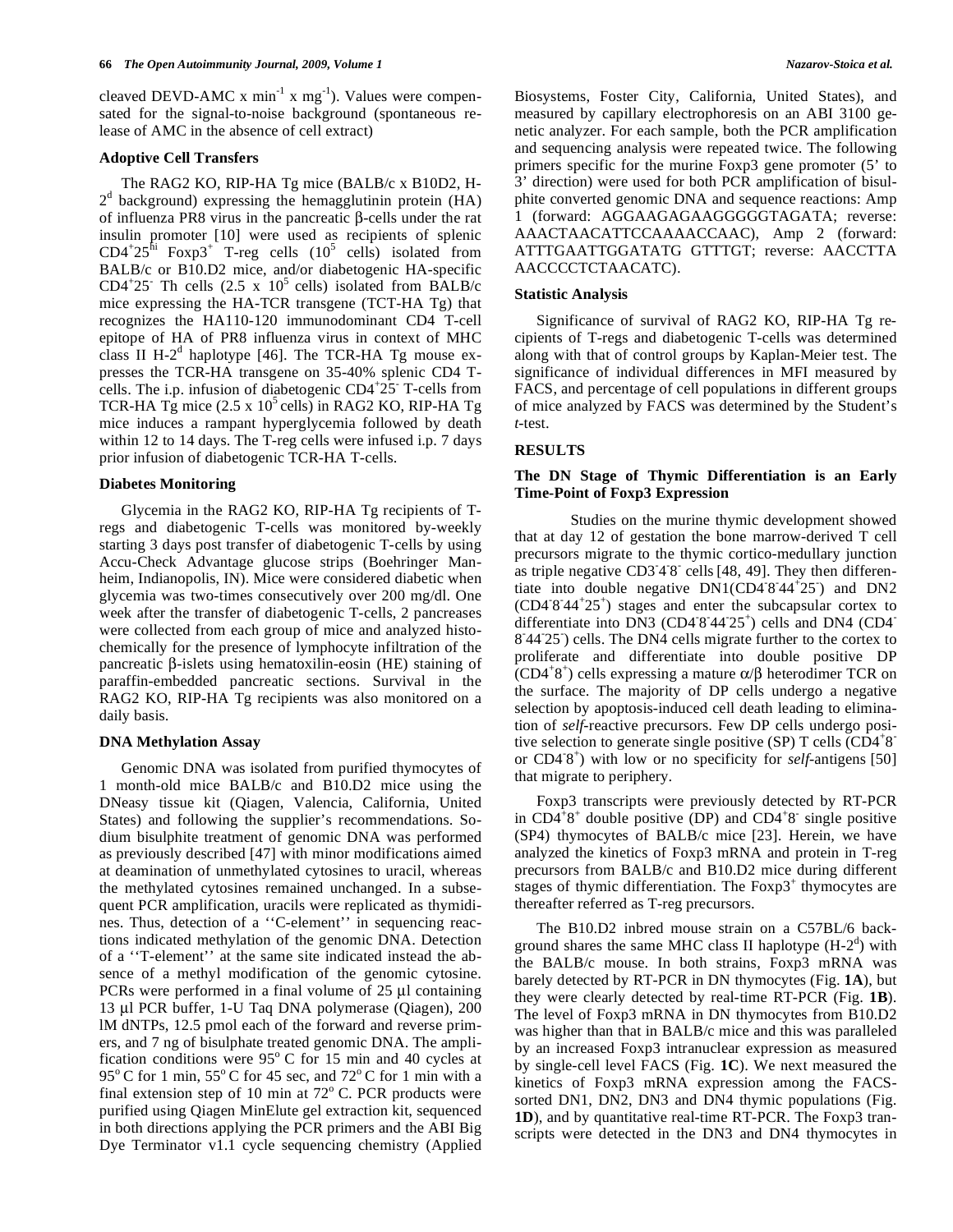both strains, but not in the DN1 and DN2 thymocytes (Fig. **1E**).

 A differential Foxp3 expression in the BALB/c and B10.D2 thymocytes raised the question of whether genetic or post-translational events may control the Foxp3 expression in thymus. The  $1<sup>st</sup>$  and  $2<sup>nd</sup>$  amplicon of Foxp3 promoter located upstream of exon 1 is the most susceptible region for DNA methylation [51]. Our bisulfite-mediated DNA methy-

lation assay in the  $CD4+25^{\text{hi}}$  T-reg precursors ruled out the possibility of a differential DNA methylation in the Foxp3 gene promoter in T-reg precursors as a possible mechanism responsible for variations in the thymic expression of Foxp3 gene in BALB/c and B10.D2 thymocytes. That is because this region showed 100% homology in T-reg precursors, and an equal number of CpG potential sites of methylation (15 sites) in the  $1<sup>st</sup>$  and  $2<sup>nd</sup>$  amplicon of Foxp3 promoter in both strains (Fig. **2**).



**Fig. (1). Kinetics of Foxp3 expression in T-reg precursors from BALB/c (H-2<sup>d</sup>) and B10.D2 (H-2<sup>d</sup>) mice. (A) CD4<sup>-8</sup> (DN), CD4<sup>+8+</sup>** (DP), and CD4<sup>+</sup>8<sup>'</sup> (SP4) thymocytes analyzed by RT-PCR for Foxp3 mRNA expression. Shown are the Foxp3 transcripts at 40 cycles of PCR amplification for a representative BALB/c and B10.D2 mouse. Similar results were obtained in other five mice. Foxp3 transcripts could not be detected in DN thymocytes at 35 cycles of PCR amplification (not shown). Upper panel indicates the absolute values of Foxp3 amplicon in each thymic population from the two strains as measured by ScionImage analysis software. (**B**) Quantitative measurements of Foxp3 transcript in thymic populations as determined by quantitative RT-PCR. The relative expression level of Foxp3 mRNA (Y-axis) measured in DN, DP, and SP4 thymocytes from BALB/c and B10.D2 mice was calculated in relation to the base level of Foxp3 mRNA as found in BALB/c DN thymocytes. Shown are the mean values  $\pm$  SD from six individual mice in each group. (C) Distribution of Foxp3<sup>+</sup>T-reg precursors in thymus. Thymocytes from three individual BALB/c and B10.D2 mice were cell surface stained with CD4-PE-Cy7 and CD8-PerCP, and intranuclear with Foxp3-PE Ab-conjugates. Overlapped forward scatters in each quadrant indicate the percent ±SD of total DN, DP, SP4 and SP8 thymocytes (blue color) *vs* Foxp3-expressing thymocytes (red color) within the DN, DP, SP4 and SP8 thymic populations. The signal-to-noise background fluorescence of a rat IgG isotype PE conjugate control for Foxp3 was subtracted. Some 850,000 total cell events were acquired by a LSR II instrument and analyzed by WINList software. (**D**) FACS-sorting of DN1-4 thymic subpopulations. Gated DN thymocytes from BALB/c or B10.D2 mice were stained with CD4 and CD8 PerCP-Ab conjugates, and sorted based on CD44-FITC and CD25-APC Ab staining. (**E**) Measurements of Foxp3 transcript in DN1-4 thymocytes by quantitative real-time PCR. Shown are the mean values  $\pm$  SD for Foxp3 mRNA as extracted from FACS-sorted DN1-4 thymocytes of three BALB/c and B10.D2 mice.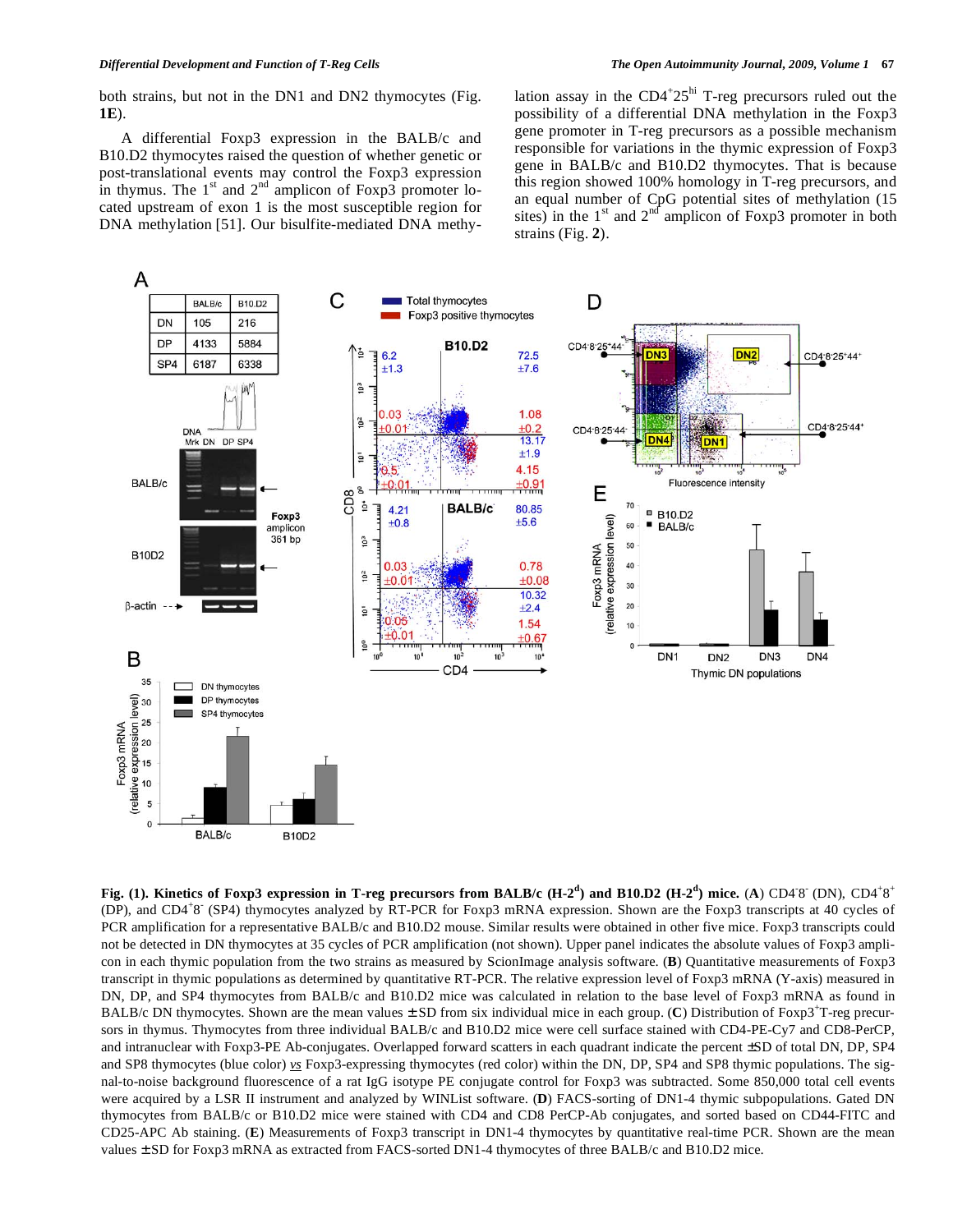#### DNA methylation sites in the 1<sup>st</sup> and 2<sup>nd</sup> amplicons of Foxp3 gene from BALB/c and B10.D2 thymocytes

| B10.D2<br>BALB/c        | 1   | AGGCTGACATTCCAGAGCCAGCAAGAGGCCTTATGGAGTTTTAAGCTTCCTGGCTTTAGGTGGTTCCCATTTCTT<br>AGGCTGACATTCCAGAGCCAGCAAGAGGCCTTATGGAGTTTTAAGCTTCCTGGCTTTAGGTGGTTCCCATTTCTT      | 75 |
|-------------------------|-----|-----------------------------------------------------------------------------------------------------------------------------------------------------------------|----|
| B10.D2<br>BALB/c        | 76  | TGGGCTCTGGGACATCAATACACACAGTAAGAAGGTGGATCCATGCACCCTACAGAGTCTGTGTTCTTGAGATTC 150<br>TGGGCTCTGGGACATCAATACACACAGTAAGAAGGTGGATCCATGCACCCTACAGAGTCTGTGTTCTTGAGATTC  |    |
| B10.D2<br>BALB/c        | 151 | TAAAATCCGTTGGCTTTGAGAAATGATATCGTACAGTTCTGAGTTTCTGTTACTACAGCATTTGAAGACTCAAGG 225<br>TAAAATCCGTTGGCTTTGAGAAATGATATCGTACAGTTCTGAGTTTCTGTTACTACAGCATTTGAAGACTCAAGG  |    |
| B10.D2<br>BALB/c        | 226 | GGGTCTCAATATCCATGAGGCCTGCCTAATACTCACCAAGCATCCAACCTTGGGCCCCTCTGGCATCCAAGAAAG 300<br>GGGTCTCAATATCCATGAGGCCTGCCTAATACTCACCAAGCATCCAACCTTGGGCCCCTCTGGCATCCAAGAAAG  |    |
| B10.D2<br>BALB/c        | 301 | ACAGAATCGATAGAACTTGGGTTTTGCATGGTAGCCAGATGGACGTCACCTACCACATCCGCTAGCACCCACATC 375<br>ACAGAATCGATAGAACTTGGGTTTTGCATGGTAGCCAGATGGACGTCACCTACCACATCCGCTAGCACCCACATC  |    |
| B10.D2<br>BALB/c        | 376 | ACCCTACCTGGGCCTATCCGGCTACAGGATAGACTAGCCACTTCTCGGAACGAAACCTGTGGGGTAGATTATCTG 450<br>ACCCTACCTGGGCCTATCCGGCTACAGGATAGACTAGCCACTTCTCGGAACGAAACCTGTGGGGTAGATTATCTG  |    |
| B10.D2<br>BALB/c        | 451 | CCCCCTTCTCTTCCTCCTTGTTGCCGATGAAGCCCAATGCATCCGGCCGCCATGACGTCAATGGCAGAAAAATCT 525<br>CCCCCTTCTTCTTCCTCCTTGTTGCCGATGAAGCCCAATGCATCCGGCCGCCATGACGTCAATGGCAGAAAAATCT |    |
| B10.D2<br>BALB/c        | 526 | GGCCAAGTTCAGGTTGTGACAACAGGGCCCAGATGTAGACCCCGATAGGAAAACATATTCTATGTCCCAGAAACA 600<br>GGCCAAGTTCAGGTTGTGACAACAGGGCCCAGATGTAGACCCCGATAGGAAAACATATTCTATGTCCCAGAAACA  |    |
| B10.D2<br>BALB/c        | 601 |                                                                                                                                                                 |    |
| <b>B10.D2</b><br>BALB/c | 676 | CAGCCCTCCAGGTCCCTAGTACCACTAGACAGACCATATCCAATTCAGG<br>724<br>CAGCCCTCCAGGTCCCTAGTACCACTAGACAGACCATATCCAATTCAGG                                                   |    |

**Fig. (2). Frequency of CpG motifs in the 1st and 2nd amplicon of Foxp3 gene promoter in T-reg precursors from BALB/c and B10.D2 T-reg precursors.** Individual CpG motifs are marked as bold/underlined base pairs, and the alignment of BALB/c and B10D2 genomic sequences corresponding to the overlapping amplicons #1 and #2 in the Foxp3 gene promoter in T-reg precursors are shown.

 These results demonstrated for the first time that the earliest time-point of Foxp3 expression in thymus is the DN3/4 stage of differentiation. A differential Foxp3 expression and Foxp3 thymic output in BALB/c and B10.D2 mice sharing the same  $H-2<sup>d</sup>$  (MHC class II) haplotype suggests that other genes that MHC class II genes may control the  $F\alpha p3^+$ thymic output.

# **The T-Reg Precursors have Higher Proliferation Rate in the B10.D2 Mice than in BALB/C Mice**

 Since the BALB/c and B10.D2 mice showed a differential Foxp3 thymic output, we first compared the *in vivo* proliferation rates of T-reg precursors during the thymic differentiation by measuring the CFSE dilution factor in relation to the number of cell cycle divisions*.* The BALB/c and B10.D2 thymocytes uptake equal amounts of CFSE per cell *in vivo* as determined 30 min post injection (Fig. **3A**, two upper panels, grey peaks). Since the Foxp3 intranuclear staining quenches the CFSE fluorescence, herein we identified T-reg precursors based on their CD25hi expression, a reliable biomarker of  $CD4^+$  Foxp3<sup>+</sup> T-regs. More than 95% of CD4<sup>+</sup>Foxp3<sup>+</sup> cells express the CD25<sup>high</sup> marker. The BALB/c DP  $(CD25<sup>hi</sup>)$  and SP4  $(CD25<sup>hi</sup>)$  T-reg precursors exhibited a lower rate of thymic proliferation (4-5 cycles of division on day 4, and 5-6 cycles of division on day 6 post-CFSE-labeling) as compared with their B10.D2 counterparts (5-6 cycles on day 4 ,and 7-8 cycles on day 6 post-CFSElabeling) (Fig. **3A**, two upper panels). This clearly indicated a differential rate of proliferation of BALB/c and B10.D2 Treg precursors during their thymic development.

Leptin is a hormone that binds the Obese Receptor (ObR) and regulates cholesterol synthesis. Since we have previously found a differential partitioning of plasma membrane lipid rafts on the thymic T-cell precursors [52], and the leptin hormone was shown to negatively regulate the proliferation of human T-cells [21], we thought to investigate whether the levels of serum leptin and the expression level its receptor (ObR) on T-reg precursors may influence the rate of T-reg proliferation in the thymus of these two mouse strains. The serum leptin concentration measured by ELISA was similar in B10.D2 mice (4.8  $\pm$  0.6 μg/ml) and BALB/c mice (4.5  $\pm$ 0.4  $\mu$ g/ml) (n = 7 mice per group), which ruled out the possibility that the proliferation rates of T-reg precursors is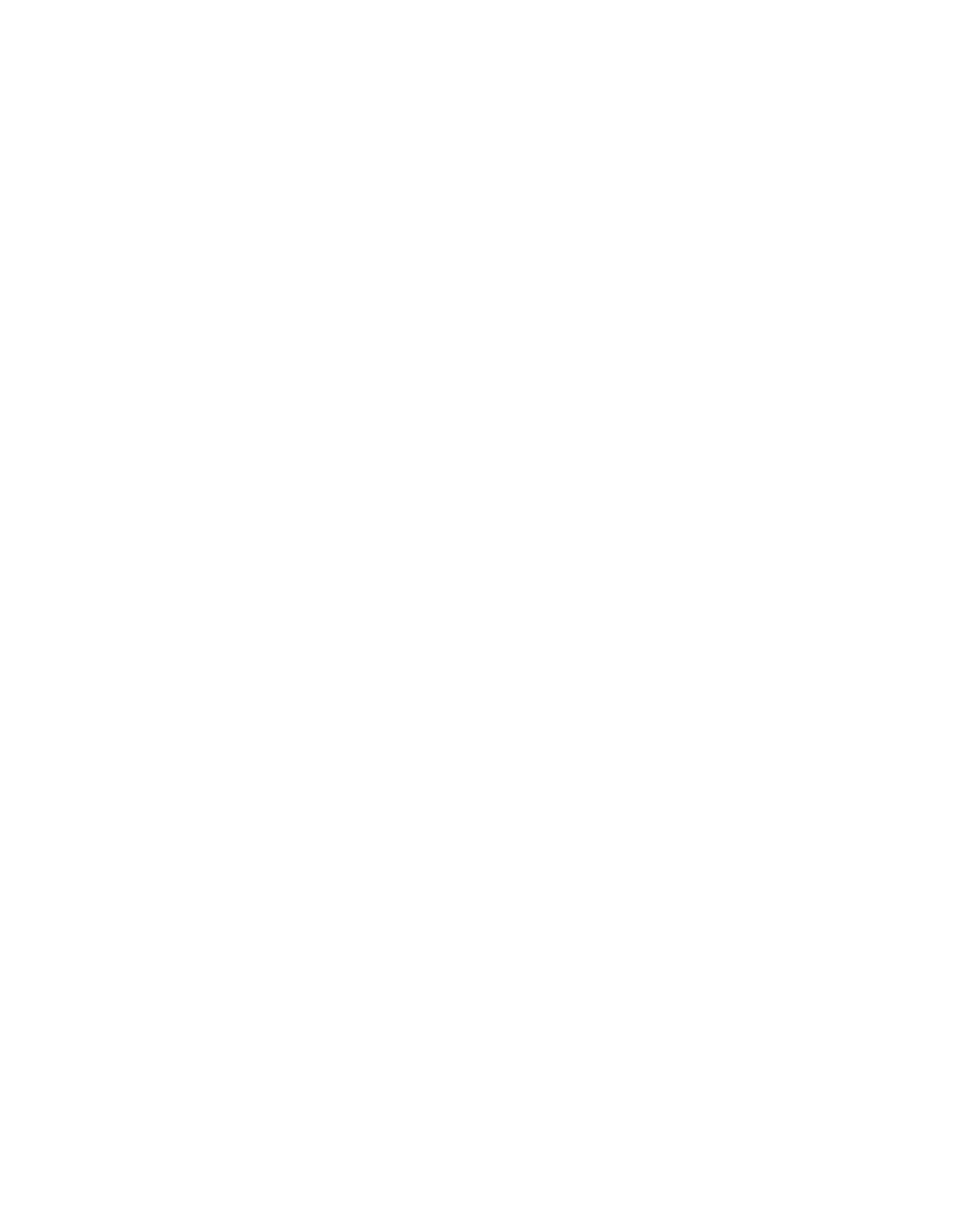# **Variations in the T-Reg Thymic Output are Homeostatically Normalized in Periphery**

 The differential T-reg thymic output between the BALB/c and B10.D2 mice raised the question of whether the size of mature  $CD4+25^{\text{hi}}$  Foxp3<sup>+</sup> T-reg pool in the peripheral lymphoid organs is affected. While the frequency of terminally differentiated SP4 (CD4<sup>+</sup>8<sup>-25hi</sup> Foxp3<sup>+</sup>) T-reg precursors was 3-times lower in BALB/c than in B10.D2 mice (1.54 ± 0.67% *vs*. 4.15 ±. 0.91%), the frequency of mature  $CD4+25^{\text{hi}}$  Foxp3<sup>+</sup> T-reg cells in the spleen of both strains was in a close range  $(6.8 \pm 1.4\%$  and  $7.5 \pm 1.2\%$  respectively). Furthermore, the analysis of cell cycle divisions of splenic, mature CD4+25<sup>hi</sup> Foxp3<sup>+</sup> T-regs from CSFE-labeled mice showed different proliferation rates *in vivo* in these strains. Splenic T-regs from both strains went to 4-5 cycles of homeostatic division within a 4-day interval, and to 7 cycles at the end of day 6 post-CFSE injection, but a significant number of splenic B10.D2 T-regs (32-35%) were slow-dividing (2-3 cycles of division within 6 days) (Fig. **7A**). Noteworthy, all mice investigated in this study were housed in a pathogen-free barrier, which rules out the possibility of opportunistic infections that may alter the T-cell homeostatic proliferation.

 Since we found a strong correlation between the ObR partitioning on T-reg precursors and their rate of proliferation in BALB/c and B10.D2 mice, we next analyzed the ObR partitioning on splenic, mature  $CD4+25^{\text{hi}}$  Foxp3<sup>+</sup> T-reg cells. The patterns of ObR partitioning on splenic T-regs was similar to that on SP4 T-reg thymic precursors, since two major T-reg populations were detected, i.e.,  $ObR^{10}$  and  $ObR^{11}$  Tregs (Fig. **7B**). However, in contrast to the pattern observed in the thymus, the B10.D2 mice showed a higher number of slow-dividing  $(ObR<sup>hi</sup>)$  splenic T-regs than the BALB/c mice (53% *vs*. 33%). This was consistent with the CFSE results showing a larger population of slow-dividing splenic T-regs in B10.D2 mice than in BALB/c mice (Fig. **7A**). Furthermore, *in vitro* stimulation of splenic ObR<sup>hi</sup> T-reg cells with leptin in the presence of CD3/CD28 Abs significantly inhibited the Cdk4 mRNA expression in both strains, indicating again that signaling of ObR leads to inhibition of T-reg proliferation (Fig. **7C**). This may well explain why the size of peripheral T-reg pool in B10.D2 mice having a higher T-reg thymic output was quiet similar to that of BALB/c mice having a lower T-reg thymic output. It thus appears that a switch in the ObR cell density occurs in periphery in the T-reg cells in these two strains that may compensate for the difference in their Foxp3 T-reg thymic output. This is consistent with previous reports showing that the requirements for T-reg clonal expansion in thymus are different than those in peripheral lymphopid organs [53].

 Interesting enough, the overall ObR expression on  $(CD25<sup>hi</sup>)$  T-reg thymic precursors was not only higher than that on conventional (CD4<sup>+</sup>25<sup>-</sup>) T-cell thymic precursors (Figs. **7B** *vs*. **7D**), but also showed a different pattern of partitioning. While the splenic T-reg cells showed two major populations ( $ObR^{lo}$  and  $ObR^{hi}$ ), the conventional CD4 Tcells showed a predominant  $ObR^{lo}$  population.

 Together, these results showed that the number of thymic T-reg immigrants does not affect significantly the size of peripheral T-reg compartment in these two mouse strains due to a homeostatic normalization. The ObR partitioning on Treg cells appears to provide a negative signal for proliferation of T-reg precursors in thymus, and can also control their peripheral homeostasis. The cellular and molecular events leading to ObR re-partitioning in mature T-regs requires further investigations.

# **Differential T-Reg Development in BALB/C and B10.D2 Mice Echoes Their Suppressogenic Capacity in Periphery**

Since a differential Foxp3 expression and  $CD4^+25^{\text{hi}}$  T-reg thymic output did not affect the size of peripheral T-reg compartment in BALB/c and B10.D2 strains, we next investigated the function of mature, splenic T-reg cells in these strains. It has been suggested that the suppressogenic capacity of T-reg cells is much related to the amount of Foxp3 protein per cell. The *in vitro* suppressogenic capacity of splenic CD4<sup>+</sup>25<sup>hi</sup> T-reg cells was tested using a transcriptomic approach relying on the mRNA expression level for Th1 and Th2 transcription factors in syngeneic CD4+25 T helper responder cells in parallel with their ability to secrete cytokines upon CD3/CD28 stimulation. At the 1:1 ratio of Tregs to Th responders, the B10D2 T-regs inhibited almost 2 times stronger the IL-2 and IFN- $\gamma$  secretion by Th responders than the BALB/c T-regs (Fig. **8A**, upper panel). Consistently, the Th1 and Th2 transcriptome expression (T-bet, STAT4, NFATc, STAT6, GATA3, and cMAF) was lower upon B10.D2 T-reg-induced suppression (Fig. **8A**, lower panel). These two assays indicated that the capacity of B10.D2 T-reg cells to suppress a Th response *in vitro* is stronger than that of BALB/c T-reg cells.

 To compare the *in vivo* suppressogenicity of splenic CD4<sup>+</sup> 25hi T-reg cells from BALB/c and B10.D2 mice, we took advantage of an experimental autoimmune model for type 1 diabetes (T1D). In this system, RAG2 KO, RIP-HA  $\dot{T}g$  mice (H-2<sup>d</sup>) expressing the influenza HA viral antigen in the pancreatic  $\beta$ -islets under the rat insulin promoter develop a rampant hyperglycemia (some 10-12 days) after infusion with diabetogenic (HA-specific) CD4 T-cells from mice bearing a TCR-HA110-120 transgene (TCR-HA Tg T-cells/H- $2<sup>d</sup>$ ) [10]. The suppressogenic capacity of splenic CD4<sup>+</sup>25<sup>hi</sup> Foxp3<sup>+</sup> T-reg cells from BALB/c and B10.D2 mice was tested in relation to their ability to suppress the diabetogenic function of CD4<sup>+</sup>TCR-HA T-cells *in vivo*. At the 1 to 2.5 ratio of T-regs to diabetogenic CD4<sup>+</sup> TCR-HA cells cotransferred in RAG2 KO RIP-HA mice, both the B10D.2 and BALB/c T-regs were unable to delay significantly the onset of hyperglycemia (Fig. **8B**, upper panel). However, only the B10.D2 T-regs prolonged the survival of hyperglycemic RAG2 KO, RIP-HA recipients (Fig. **8B**, lower panel). Some 80% of hyperglycemic recipients receiving B10D2 T-reg cells survived for 1 month after the onset of hyperglycemia. Prolonged survival occurred in the context of a protective peri-islet pancreatic infiltration with lymphocytes (Fig. **8C**). In contrast, only 50% of the hyperglycemic RAG2 KO, RIP-HA mice receiving BALB/c T-regs survived two weeks after hyperglycemia onset, and displayed a higher degree of destructive (intra-islet)  $\beta$ -islet infiltration. Thus, the number of heavily infiltrated  $\beta$ -islets in diabetic mice receiving B10.D2 T-regs (10  $\pm$ 2 islets of 20 scored per pancreas in 3 individual mice) was lower than in those receiving BALB/c T-regs (16  $\pm$  3 islets of 20 scored per pancreas in 3 individual mice).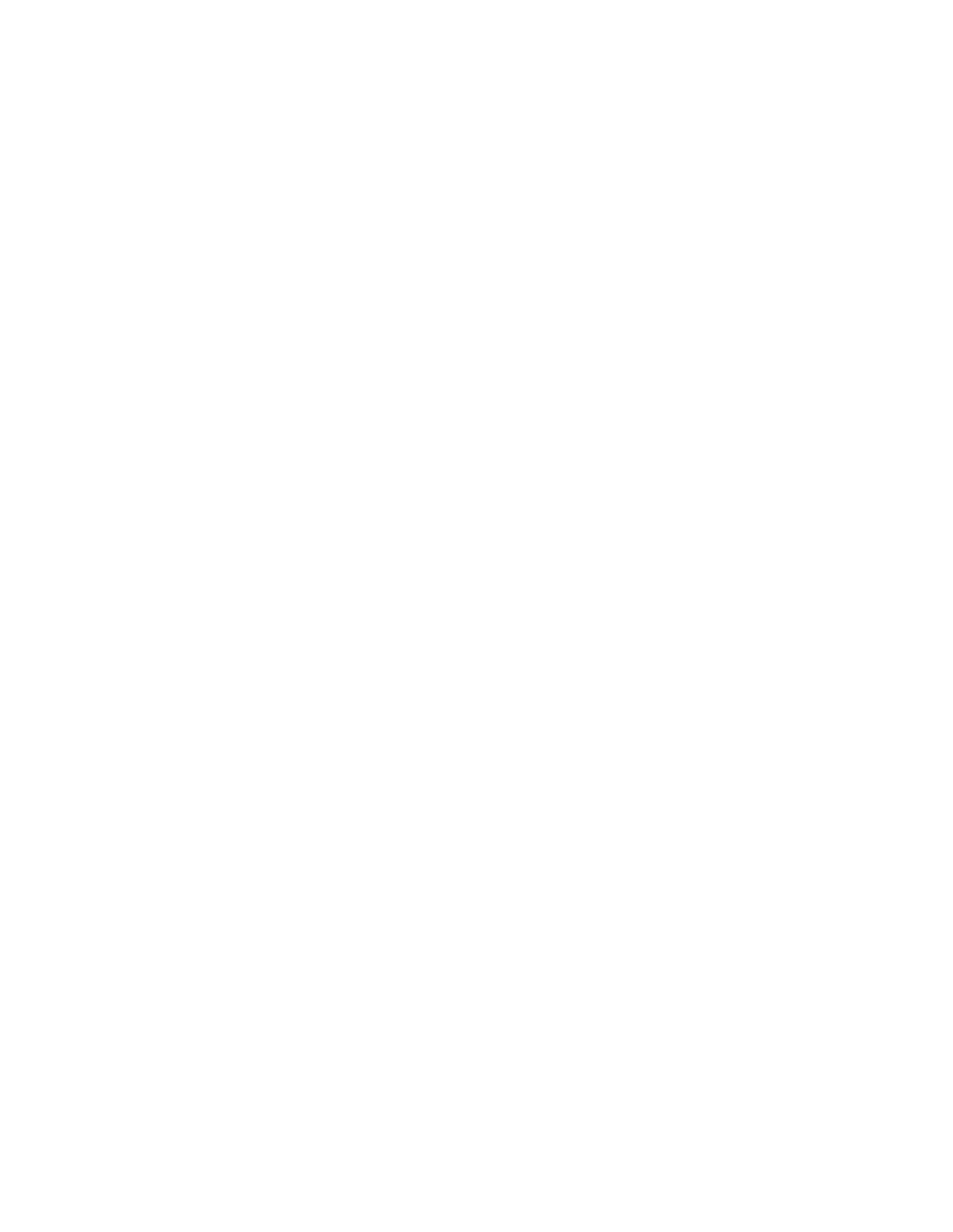clock-regulated gene expression during differentiation of Tcells toward a Th1 or Th2 phenotype [47, 55], similar events may play a role in T-reg thymic differentiation. Our DNA methylation assay ruled out the possibility that epigenetic alterations such as methylation in the Foxp3 gene promoter in T-reg precursors could be the mechanism responsible for variations in thymic expression of Foxp3 gene in BALB/c and B10.D2 mice. However, DNA methylation in the  $1<sup>st</sup>$ *Foxp3* intron was recently described to be inversely correlated with the binding of CREB/ATF complex transcription factor and Foxp3 expression [56], and further investigations are required to find out whether a polymorphism in Foxp3 non-coding regions may lead to variations in Foxp3 expression in different genetic backgrounds. Epigenetic alterations may affect not only the Foxp3 *locus*, but also *loc*i encoding modulators of cell cycle division and apoptosis in T-reg precursors, as suggested by our experiments revealing a differential expression of Bad, Caspase 3, ObR, and CD3 in T-reg precursors from BALB/c and B10.D2 mice. More than 700 genes have been recently identified to be up- and downregulated in developing and mature  $CD4^+25^{\text{hi}}$  T-reg cells from C57BL/6 mice, and several polymorphic genes with unique expression in different genetic backgrounds were also found to affect the thymic differentiation of T-reg cells [57].

 The Foxp3 thymic output was almost 3-times higher in B10.D2 mice than in BALB/c mice. A differential  $CD4^+25^{\text{hi}}$ thymic output between the B6, DBA/2 and SJL inbred mice bearing different MHC class II haplotypes was previously described [58]. Herein, we found a dual mechanism associated with the differential T-reg thymic output in BALB/c and B10.D2 mice. One arm of this mechanism appears to control the rate of T-reg thymic proliferation. Higher rates of proliferation were associated with a larger number of fast-dividing (ObR<sup>lo</sup>) Foxp3<sup>+</sup> thymocytes. In addition, besides the negative signaling of T-reg proliferation through ObR, its high cell density on T-reg precursors and mature CD4+25<sup>hi</sup> T-reg cells as compared with conventional T-cells suggests that ObR is a new biomarker for T-regs.

 A second regulatory event that contributed to a differential T-reg thymic output in BALB/c and B10.D2 mice was apoptosis of T-reg precursors. Higher rates of T-reg apoptosis in BALB/c mice than in B10D2 mice occurred in the context of an increased basal level of Bad and Caspase 3 expression. Thus, the DN3/4 transition stage of thymic differentiation appeared to be not only the earliest time-point of Foxp3 expression in T-reg precursors, but also the earliest checkpoint for T-reg negative selection. Indeed, the thymic cortical area where most of the DN thymocytes reside displays a high extend of cell death [59]. Not surprisingly, the DN thymocytes can receive CD3/TCR signals in the absence of a CD4 receptor, since the  $p56$ <sup>lck</sup> phosphorylation and segregation of pre-TCR $\alpha$  in the plasma membrane lipid rafts occurs in DN thymocytes as well [60]. Furthermore, we found that a lower CD3, but not CD28 cell density on B10.D2 T-reg precursors than on their BALB/c counterparts was associated with a lower sensitivity to CD3-induced apoptosis in the DN and DP stages of thymic differentiation. In contrast, the Treg precursors showed similar CD3 cell density in the SP4 terminal stage of thymic differentiation in both mouse strains, and their sensitivity to CD3-induced apoptosis was negatively correlated with the strength of CD3 signaling. Stronger CD3 stimulation provided better protection against apoptosis. It thus appears that CD3, but not CD28 stimulation plays an important role in thymic selection of T-reg cells.

 Interesting enough, a differential T-reg thymic output between the BALB/c and B10.D2 mice did not affect the size of splenic  $CD4+25^{\text{hi}}$  T-reg pool due to a regulatory homeostatic mechanism. Previous data showed that the T-reg thymic output in various mouse strains lacks correlation with the size of T-reg compartment in periphery [58]. The T-reg homeostatic proliferation in the spleen of BALB/c mice was more accelerated than in B10.D2 mice, and this occurred in the context of a larger number of fast-dividing  $(ObR<sup>10</sup>)$  T-reg cells than in B10.D2 mice. However, the T-reg suppressogenic capacity was different in these two strains, since the splenic T-regs from B10.D2 mice were more suppressogenic in the context of a higher expression of Foxp3 protein per cell.

## **CONCLUSION REMARKS**

 In summary, this study revealed a differential tuning of key regulatory proteins for thymic proliferation and apoptosis of CD4<sup>+</sup>Foxp3<sup>+</sup> T-reg cells that appear to be under the genetic control unrelated to the MHC class II genes. This was associated with variations in the T-reg thymic output in two different mouse strains. A dual mechanism responsible for differential rates of proliferation and apoptosis in T-reg precursors in two different mouse strains seemed to rely on the cell density of several receptors and signaling molecules such as the leptin receptor (ObR), CD3/TCR complex, Bad, and Caspase 3. The differential T-reg thymic output was homeostatically normalized in periphery, whereas their suppressogenic capacity was not. A stronger suppressogenic capacity of peripheral, mature T-reg cells was paralleled by a higher Foxp3 expression per cell. The differential thymic development and function of CD4<sup>+</sup>Foxp3<sup>+</sup> T-reg cells in different genetic backgrounds may explain at least in part the variations in susceptibility to infections and autoimmune disorders reported in individuals from different ethnic groups. Recently, correlates between the genetic polymorphism at (GT)n, (TC)n1, DXS573, and DXS120B loci in Foxp3 gene, and variations in susceptibility to autoimmune thyroiditis between Caucasian and Japanese ethnic groups, have been reported [61].

# **ACKNOWLEDGEMENTS**

 This work was supported by grants from the National Institutes of Health, DK61927 & DK61326 to T-D.B. and DK077521 to S.C, and from JDRF-12002-1151 to SC and T-D.B. We thank Mrs. Karen Wolcott and Kateryna Lund for technical assistance with FACS-sorting. The authors declare no competing financial conflict of interest.

#### **REFERENCES**

- [1] Shevach EM. Regulatory T cells in autoimmunity. Ann Rev Immunol 2000; 18: 423-49.
- [2] Takahashi T, Kuniyasu Y, Toda M, *et al*. Immunologic self tolerance maintained by CD25<sup>+</sup>CD4<sup>+</sup> naturally anergic and suppressive T cells: induction of autoimmune disease by breaking their anergic/suppressive state. Int Immunol 1998; 10: 1969-80.
- [3] von Herrath MG, Harrison LC. Antigen-induced regulatory T cells in autoimmunity. Nat Rev Immunol 2003; 3: 223-32.
- [4] Groux H. An overview of regulatory T cells. Microbes Infect 2001; 3: 883-9.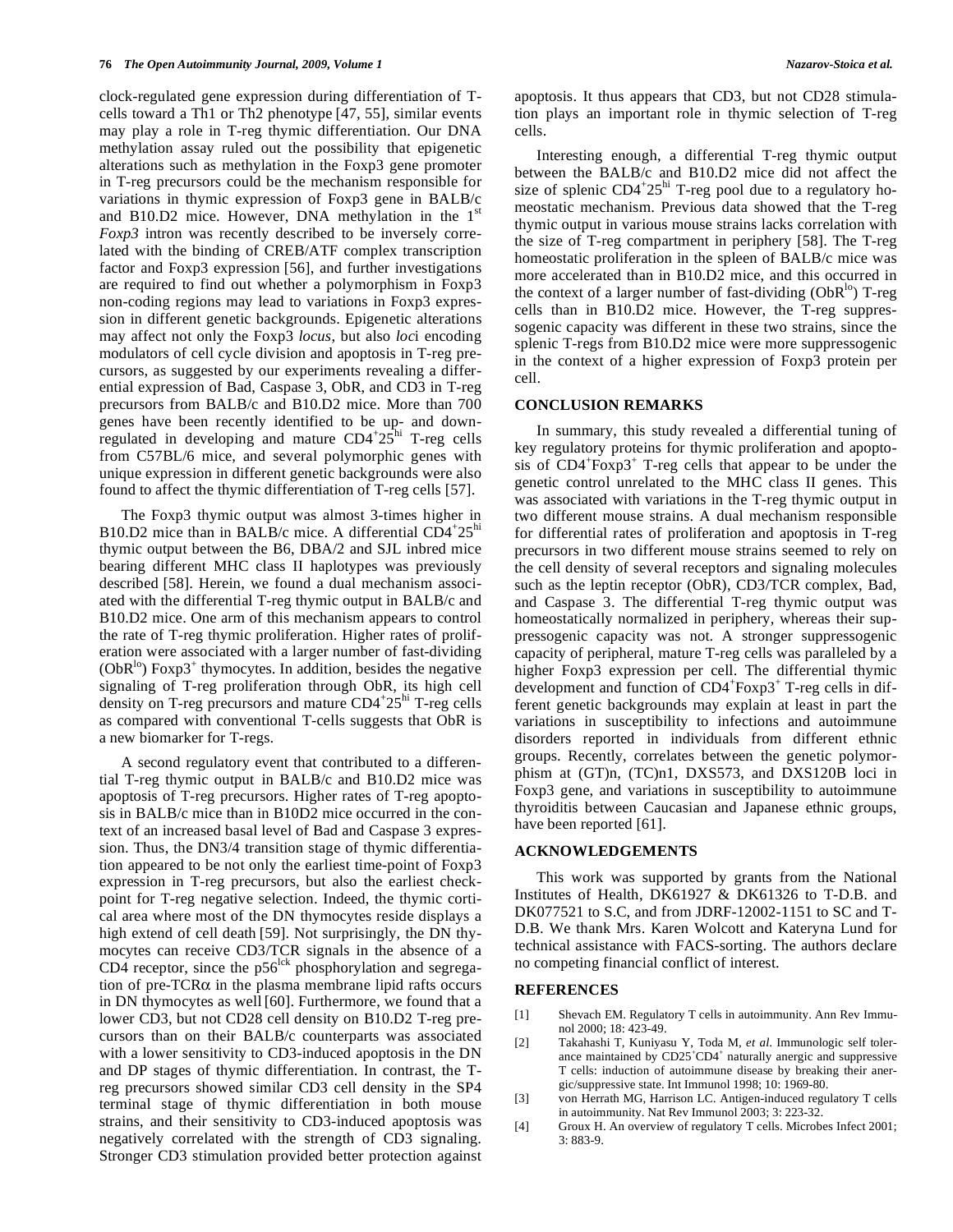- [6] Hsu WT, Suen JL, Chiang BL. The role of CD4CD25 T cells in autoantibody production in murine lupus. Clin Exp Immunol 2006; 145: 513-9.
- [7] Marrie RA, Jahlas SD, Bray GM. Familial autoimmune myastenia gravis: four patients involving three generations. Can J Neurol Sci 2000; 27: 307-10.
- [8] Seddon B, Mason D. Regulatory T cells in the control of autoimmunity: the essential role of transforming growth factor beta and interleukin 4 in the prevention of autoimmune thyroiditis in rats by peripheral CD4+CD45RC- cells and CD4+CD8- thymocytes. J Exp Med 1999; 189: 279-88.
- [9] Sanchez-Ramon S, Navarro AJ, Aristimuno C, *et al*. Pregnancyinduced expansion of regulatory T-lymphocytes may mediate protection to multiple sclerosis activity. Immunol Lett 2005; 96: 195- 201.
- [10] Casares S, Hurtado A, McEvoy RC, Sarukhan A, von Boehmer H, Brumeanu TD. Down-regulation of diabetogenic CD4+ T cells by a soluble dimeric peptide-MHC class II chimera. Nat Immunol 2002; 3: 383-91.
- [11] Han HS, Jun HS, Utsugi T, Yoon JW. A new type of CD4+ T cells completely prevents spontaneous autoimmune diabetes ands recurrent diabetes in syngeneic islet-transplanted NOD mice. J Autoimmun 1996; 9: 331-9.
- [12] Powrie F, Carlino J, Leach MW, Mauze S, Coffman RL. A critical role for transforming growth factor-beta but not interleukin 4 in the suppression of T helper type 1-mediated colitis by CD45RB(low) CD4 T cells. J Exp Med 1996; 183: 2669-74.
- [13] Sakaguchi S, Sakaguchi N, Asano M, Itoh M, Toda M. Immunologic self tolerance maintained by T cells expressing IL-2 receptor alpha chains (CD25). Breakdown of a single mechanism of self tolerance causes various autoimmune diseases. J Immunol 1995; 155: 1151-64.
- [14] Papiernik M, Banz A. Natural regulatory CD4 T cells expressing CD25. Microbes Infect 2001; 3: 937-45.
- [15] Furtado GC, de Lafaille MA, Kutchukidze N, Lafaille JJ. Interleu- $\sin 2$  signaling is required for CD4<sup>+</sup> regulatory T-cell function. J Exp Med 2002; 196: 851-7.
- [16] Bayer AL, Yu A, Malek TR. Function of the IL-2R for thymic and peripheral CD4+CD25+ Foxp3+ T regulatory cells. J Immunol 2007; 178: 4062-71.
- [17] Fontenot JD, Rasmussen JP, Gavin MA, Rudensky AY. A function for interleukin-2 in Foxp3 expressing regulatory T cells. Nat Immunol 2005; 6: 1142-51.
- [18] Caramalho I, Carvalho TL, Ostler D, Zelenay S, Haury M, Demengeot J. Regulatory T cells selectively express toll-like receptors and are activated by lipopolysaccharide. J Exp Med 2003; 197: 403-11.
- [19] McHugh RS, Whitters MJ, Piccirillo CA, Young DA, Sevach EM, Byrne MC. CD4+CD25+ immunoregulatory T cells: gene expression analysis reveals a functional role for the glucocorticoidinduced TNF receptor. Immunity 2002; 16: 311-23.
- [20] Kubach J, Lutter P, Bopp T, *et al*. Human CD4+CD25+ regulatory T cells: proteome analysis identifies galectin-10 as a novel marker essential for their anergy and suppressive function. Blood 2007; 110: 1550-8.
- [21] De Rosa V, Procaccini C, Cali G, *et al*. A key role of leptin in the control of regulatory T cell proliferation. Immunity 2007; 26: 241- 55.
- [22] Read S, Greenwald R, Izcue A, *et al*. Blockade of CTLA-4 on CD4+25+ regulatory T cells abrogates their function *in vivo*. J Immunol 2006; 177: 4376-83.
- [23] Hori S, Nomura T, Sakaguchi S. Control of regulatory T cell development by the transcription factor Foxp3. Science 2003; 299: 1057-61.
- [24] Fontenot JD, Rasmussen JP, Williams LM, Dooley JL, Farr AG, Rudensky AY. Regulatory T cell lineage specification by the forkhead transcription factor foxp3. Immunity 2005; 22: 329-41.
- [25] Campbell DJ, Ziegler SF. FOXP3 modifies the phenotypic and functional properties of regulatory T cells. Nat Rev Immunol 2007; 7: 305-10.
- [26] Wildin RS, Smyk-Pearson S, Filipovich AH. Clinical and molecular features of the immunodysregulation, polyendocrinopathy, enteropathy, X linked (IPEX) syndrome. J Med Genet 2002; 39: 537- 45.
- [27] Boyer O, Saadoun D, Abriol J, Dodille M, Piette JC, Cacoub P, Klatzmann D. CD4<sup>+</sup>CD25<sup>+</sup> regulatory T-cell deficiency in patients with hepatitis C-mixed cryoglobulinemia vasculitis. Blood 2004; 103: 3428-30.
- [28] Longhi MS, Ma Y, Bogdanos DP, Cheeseman P, Mieli-Vergani G, Vergani D. Impairment of CD4<sup>+</sup>CD25<sup>+</sup> regulatory T-cells in autoimmune liver disease. J Hepatol 2004; 41: 31-7.
- [29] de Kleer IM, Wedderburn LR, Taams LS, et al. CD4<sup>+</sup>CD25 bright regulatory T cells actively regulate inflammation in the joints of patients with the remitting form of juvenile idiopathic arthritis. J Immunol 2004; 172: 6435-43.
- [30] Cao D, van Vollenhoven R, Klareskog L, Trollmo C, Malmström V. CD25 bright CD4 <sup>+</sup> regulatory T cells are enriched in inflamed joints of patients with chronic rheumatic disease. Arthritis Res Ther 2004; 6: R335-46.
- [31] Crispin JC, Martínez A, Alcocer-Varela J. Quantification of regulatory T cells in patients with systemic lupus erythematosus. J Autoimmun 2003; 21: 273-6.
- [32] Furuno K, Yuge T, Kusuhara K, et al. CD25<sup>+</sup>CD4<sup>+</sup> regulatory T cells in patients with Kawasaki disease. J Pediatr 2004; 145: 385- 90.
- [33] Viglietta V, Baecher-Allan C, Weiner HL, Hafler DA. Loss of functional suppression by  $CD4+CD25+$  regulatory T cells in patients with multiple sclerosis. J Exp Med 2004; 199: 971-9.
- [34] Putheti P, Pettersson A, Soderstrom M, Link H, Huang YM. Circulating  $CD4^+CD25^+$  T regulatory cells are not altered in multiple sclerosis and unaffected by disease-modulating drugs. J Clin Immunol 2004; 24: 155-61.
- [35] Lindley S, Dayan CM, Bishop A, Roep BO, Peakman M, Tree TI. Defective suppressor function in CD4<sup>+</sup>CD25<sup>+</sup> T-cells from patients with type 1 diabetes. Diabetes 2005; 54: 92-9.
- [36] Putnam AL, Vendrame F, Dotta F, Gottlieb PA. CD4+CD25 high regulatory T cells in human autoimmune diabetes. J Autoimmun 2005; 24: 55-62.
- [37] Gottenberg JE, Lavie F, Abbed K, *et al*. CD4 CD25 high regulatory T cells are not impaired in patients with primary Sjögren's syndrome. J Autoimmun 2005; 24: 235-42.
- [38] Balandina A, Lécart S, Dartevelle P, Saoudi A, Berrih-Aknin S. Functional defect of regulatory CD4<sup>+</sup>CD25<sup>+</sup> T cells in the thymus of patients with autoimmune myasthenia gravis. Blood 2005; 105: 735-41.
- [39] Fattorossi A, Battaglia A, Buzzonetti A, Ciaraffa F, Scambia G, Evoli A. Circulating and thymic CD4<sup>+</sup>CD25<sup>+</sup> T regulatory cells in myasthenia gravis: effect of immunosuppressive treatment. Immunology 2005; 116: 134-41.
- [40] Ehrenstein MR, Evans JG, Singh A, *et al*. Compromised function of regulatory T cells in rheumatoid arthritis and reversal by anti-TNFalpha therapy. J Exp Med 2004; 200: 277-85.
- [41] Möttönen M, Heikkinen J, Mustonen L, Isomäki P, Luukkainen R, Lassila O.  $CD4^+$   $CD25^+$  T cells with the phenotypic and functional characteristics of regulatory T cells are enriched in the synovial fluid of patients with rheumatoid arthritis. Clin Exp Immunol 2005; 140: 360-7.
- [42] Vigna-Pérez M, Abud-Mendoza C, Portillo-Salazar H, *et al*. Immune effects of therapy with Adalimumab in patients with rheumatoid arthritis. Clin Exp Immunol 2005; 141: 372-80.
- [43] Thomas S, Preda-Pais A, Kumar RS, Casares S, Brumeanu T-D. A model for antigen-specific T-cell anergy: displacement of CD4 p56lck signalosome from the lipid rafts by a soluble, dimeric peptide-MHC II chimera. J Immunol 2003; 170: 5981-92.
- [44] Fleck M, Zhou T, Tatsuta T, Yang P, Wang Z, Mountz JD. Fas/Fas ligand signaling during gestational T cell development. J Immunol 1998; 160: 3766-75.
- [45] Cefai D, Favre L, Wattendorf E, Marti A, Jaggi R, Gimmi CD. Role of FAS ligand expression in promoting escape from immune rejection in a spontaneous tumor model. Int J Cancer 2001; 91: 529-37.
- [46] Weber S, Traunecker A, Oliveri F, Gerhard W, Karjalainen K. Specific low-affinity recognition of major histocompatibility complex plus peptide by soluble T-cell receptor. Nature 1992; 356: 793-6.
- [47] Guo L, Hu-Li J, Paul WE. Probabilistic regulation of IL-4 production in Th2 cells: accessibility at the IL-4 locus. Immunity 2004; 20: 193-203.
- [48] Lind EF, Prockop SE, Porritt HE, Petrie HT. Mapping precursor movement through the postnatal thymus reveals specific microen-